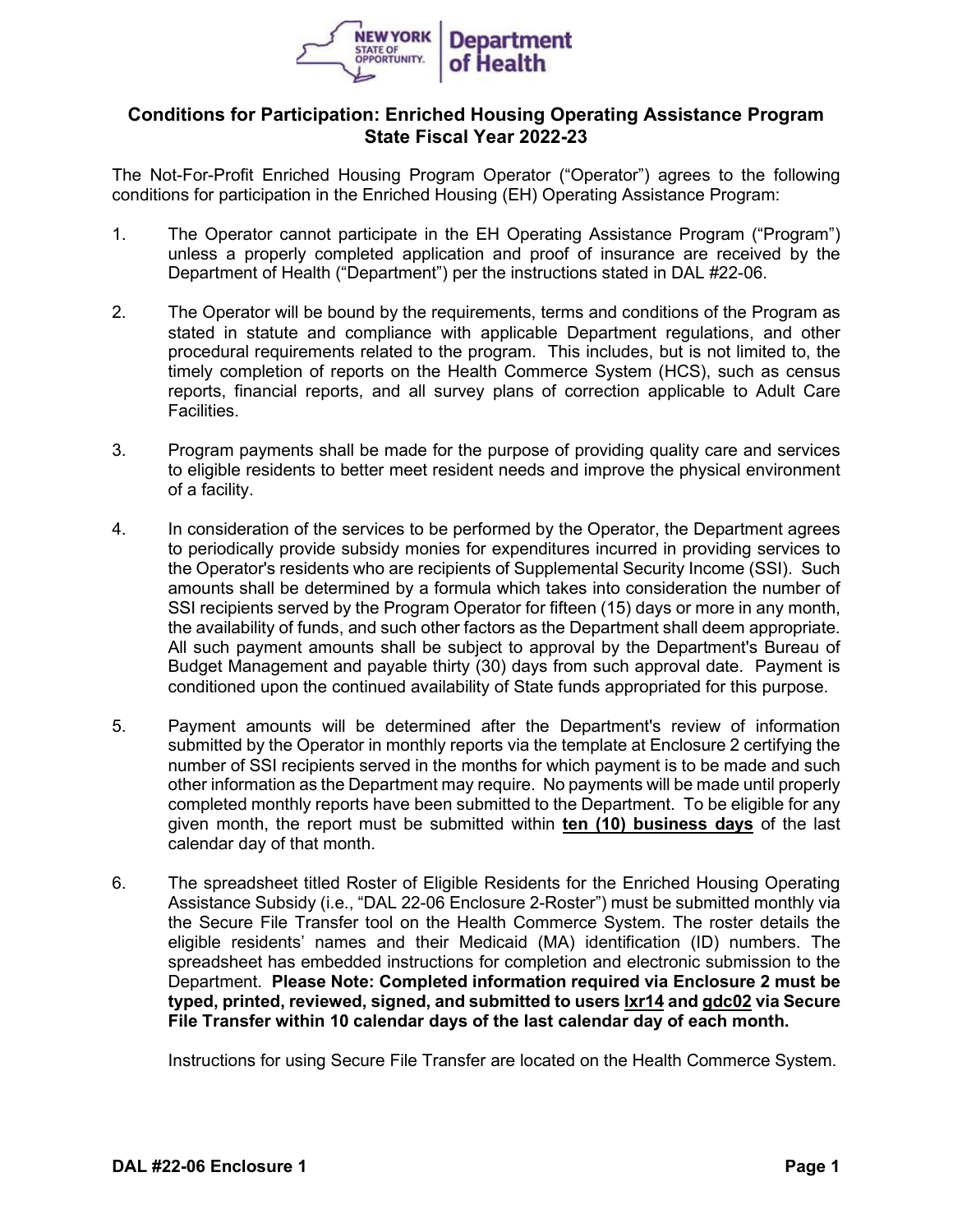

## **Conditions for Participation: Enriched Housing Operating Assistance Program State Fiscal Year 2022-23**

- 7. The Department agrees to pay the Operator a subsidy for providing Program services to SSI recipients, based on submission of monthly reports and such other documentation as the Department may require.
- 8. The Department reserves the right to withhold some or all of any payment otherwise due to the Operator as security for the faithful completion of corrective actions or other direction the Department may give to the Operator as necessary to maintain its Operating Certificate.
- 9. Payment of Program funds may be terminated by the Department in whole or in part, at any time, and for any reason.
- 10. Written notice of any termination of Program payments shall be sent by the Department to the Operator by certified mail, return receipt requested. The termination shall be effective in accordance with the terms of such written notice.
- 11. As a condition of receiving Program funds, the Operator shall warrant that it is not in arrears to the State of New York ("the State"), upon debt or contract, and is not a defaulter as surety, contractor or as to any other obligation to the State.
- 12. Records related to expenditures paid for by the Operator using Program funds will be maintained and made available to the Department for audit purposes. Such records must be kept on file for a period of at least seven years.
- 13. The Operator will accept responsibility for compensating the State for any exceptions which are revealed on an audit and sustained after completion of the normal audit procedure.
- 14. The Department shall have no obligation to make any payments or to continue to make any payments and shall have no liability to the Operator or other parties for the Department's failure to make or to continue to make payments of Program Funds to the Operator. The Department is not liable for any expenses incurred before a payment is issued by the Department or for any expenses incurred due to the Department's termination of payments of Program funds.
- 15. The Operator agrees that the Operator is an independent entity and not an employee or agent of the Department. The Operator agrees to indemnify the Department and the State of New York against any loss the Department or the State may suffer when such losses result from claims of any person or organization (exceptions: the Department and State of New York) injured by the negligent acts or omission of the Operator, its agents, and/or employees or contractors.
- 16. A contract is not required for participation. However, the operator must agree to abide by the "Conditions for Participation" and provide proof that EHP employees have current Workers Compensation. Accordingly, scanned copies of the Workers Compensation (acceptable forms are: C105.2, WC/DB-100, WC/DB-101 or SI-12) and Disability Insurance Forms (acceptable forms are: DB-120.1, WC/DB-100, WC/DB-101 or DB-155) must be submitted via the Secure File Transfer application as described herein. Workers Compensation and Disability Insurance Forms must be submitted within **21 calendar**